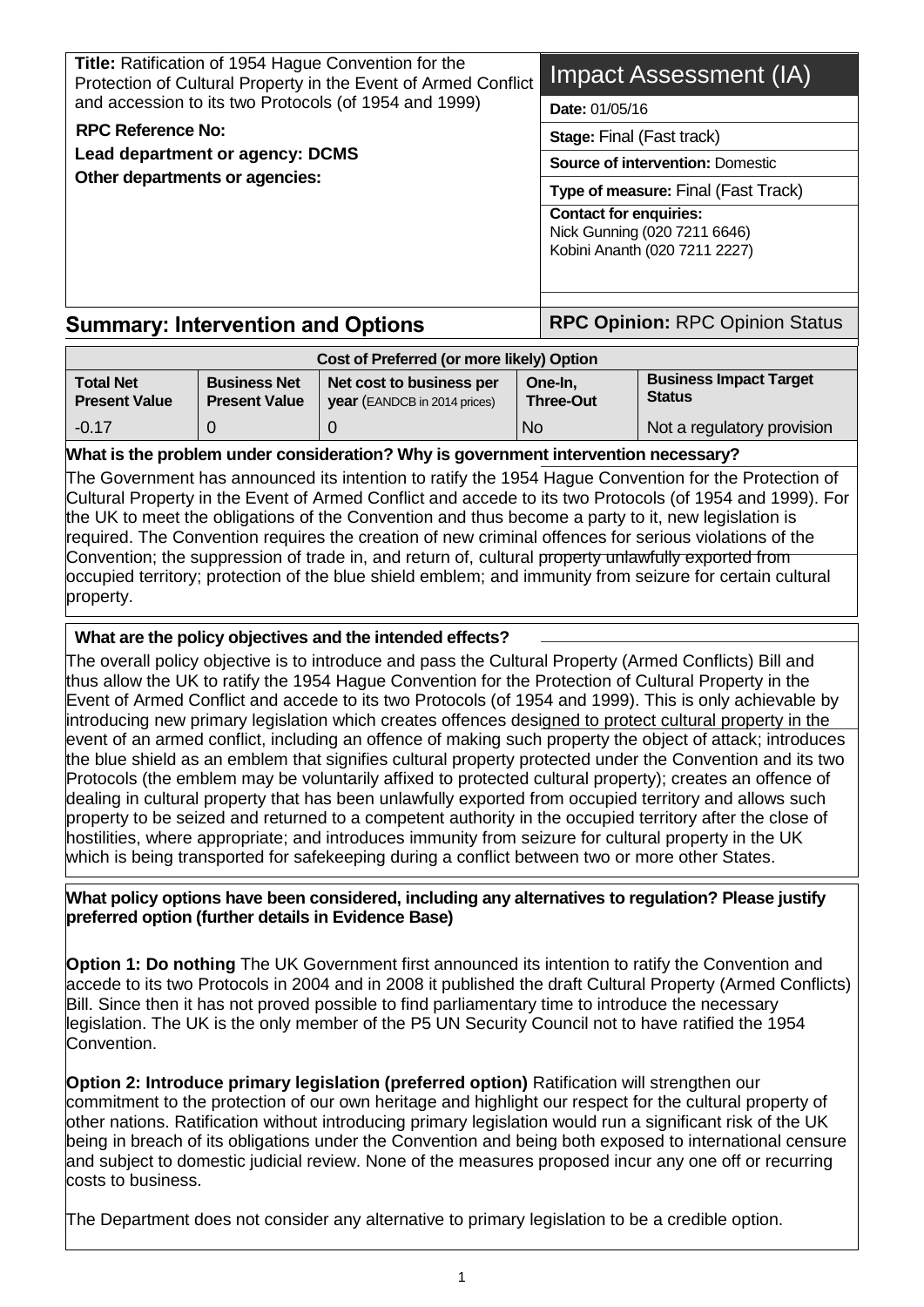| Will the policy be reviewed? It will not be reviewed. If applicable, set review date: N/A                                 |                     |                     |                      |              |
|---------------------------------------------------------------------------------------------------------------------------|---------------------|---------------------|----------------------|--------------|
| Does implementation go beyond minimum EU requirements?<br>N/A                                                             |                     |                     |                      |              |
| Are any of these organisations in scope? (public sector organisations)                                                    | <b>Micro</b><br>Yes | <b>Small</b><br>Yes | <b>Medium</b><br>Yes | Large<br>Yes |
| What is the CO <sub>2</sub> equivalent change in greenhouse gas emissions?<br>(Million tonnes CO <sub>2</sub> equivalent) |                     | Traded:             |                      | Non-traded:  |

*I have read the Impact Assessment and I am satisfied that, given the available evidence, it represents a reasonable view of the likely costs, benefits and impact of the leading options.*

Signed by the responsible Minister: Ed Vaizey Date: 0.5.2016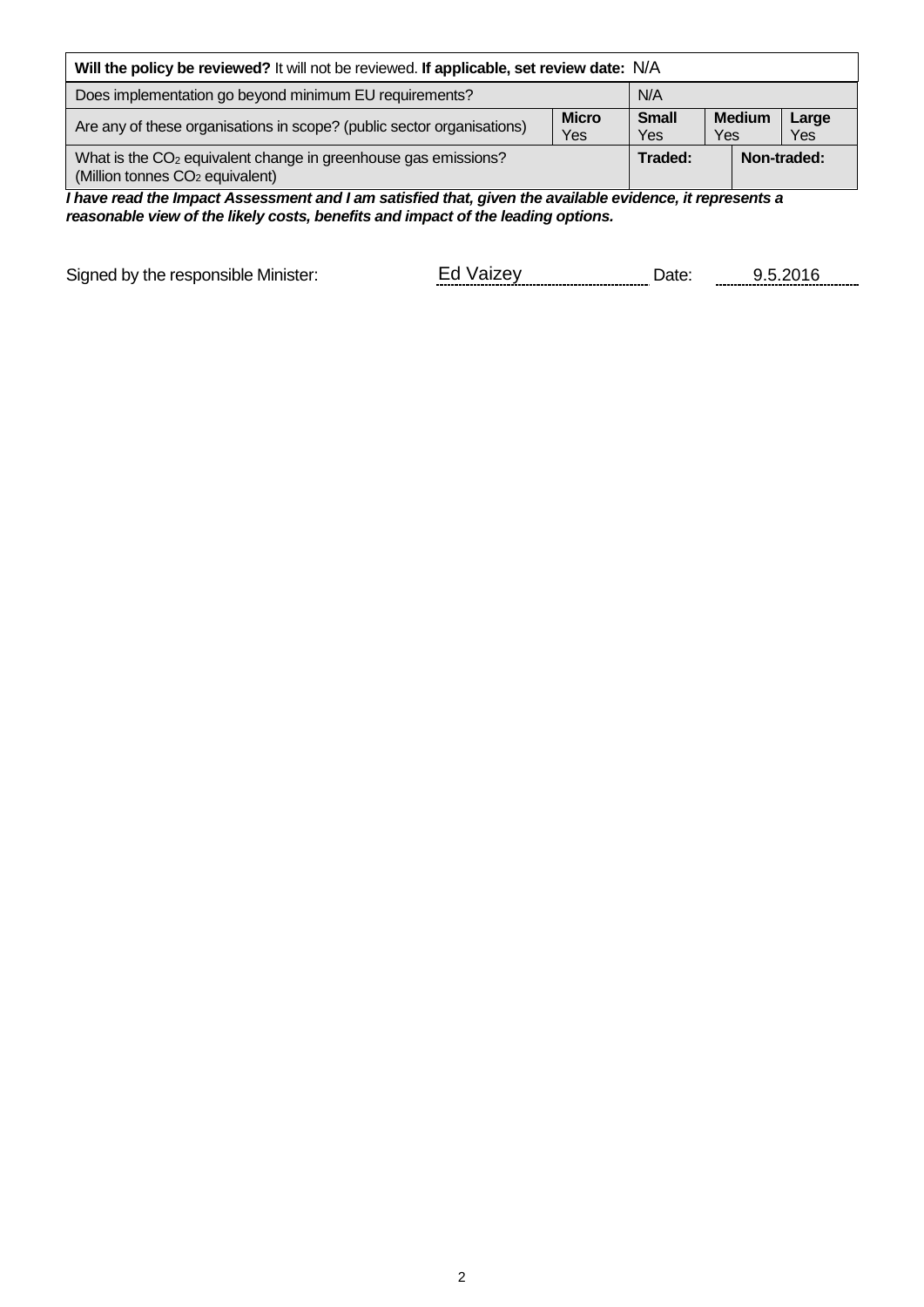# **Summary: Analysis & Evidence** Policy Option 1

**Description:** 

#### **FULL ECONOMIC ASSESSMENT**

| <b>Price Base</b><br><b>PV Base</b> |                  | <b>Time</b> |                                             | Net Benefit (Present Value (PV)) (£m) |  |                                                              |                                      |
|-------------------------------------|------------------|-------------|---------------------------------------------|---------------------------------------|--|--------------------------------------------------------------|--------------------------------------|
| Year<br>2016                        | <b>Year</b> 2016 |             | <b>Period</b><br>Years 10                   | Low: Optional                         |  | <b>High: Optional</b>                                        | <b>Best Estimate: -0.17</b>          |
| COSTS (£m)                          |                  |             | <b>Total Transition</b><br>(Constant Price) | Years                                 |  | <b>Average Annual</b><br>(excl. Transition) (Constant Price) | <b>Total Cost</b><br>(Present Value) |
| Low                                 |                  |             | Optional                                    |                                       |  | Optional                                                     | <b>Optional</b>                      |
| High                                |                  |             | Optional                                    | 10                                    |  | Optional                                                     | <b>Optional</b>                      |
| <b>Best Estimate</b>                |                  |             | 0.1                                         |                                       |  | 0.01                                                         | 0.2                                  |

#### **Description and scale of key monetised costs by 'main affected groups'**

National heritage agencies and enforcement agencies will bear one-off familiarisation costs. Prosecuting/enforcement authorities may face some costs if a crime is committed but we believe the costs incurred to be low. These are not businesses but public sector organisations.

### **Other key non-monetised costs by 'main affected groups'**

Costs to dealers in cultural property will be minimal as the legislation is unlikely to add additional burden beyond normal due diligence that they should undertake for any piece of cultural property that they wish to buy or sell. Owners/guardians of cultural property protected by the Convention may choose to affix the blue shield to their cultural property to visibly demonstrate that it is protected by the Convention. As this is voluntary, this cost will be considered as indirect.

| <b>BENEFITS (£m)</b> | <b>Total Transition</b><br>(Constant Price) | Years | <b>Average Annual</b><br>(excl. Transition) (Constant Price) | <b>Total Benefit</b><br>(Present Value) |
|----------------------|---------------------------------------------|-------|--------------------------------------------------------------|-----------------------------------------|
| Low                  | Optional                                    |       | Optional                                                     | <b>Optional</b>                         |
| High                 | Optional                                    |       | Optional                                                     | <b>Optional</b>                         |
| <b>Best Estimate</b> |                                             |       |                                                              |                                         |

**Description and scale of key monetised benefits by 'main affected groups'**  N/A

# **Other key non-monetised benefits by 'main affected groups'**

The main benefits are the protection of cultural property in the UK and internationally and the formalising of our armed forces' responsibilities to cultural property when operating abroad. The main beneficiaries of this are the military, owners/guardians of protected cultural property, occupied states and the general public (both within the UK and internationally). The UK would stand to benefit reputationally, both in relation to its own heritage sector and internationally as a recognised guardian of universally important cultural property. The benefits of the proposal are difficult to monetise given the large and varied number of cultural assets covered by the Convention. Furthermore, many of the benefits can only be realised in the event of an armed conflict and/or occupation, such as the livelihood of businesses, which depend on protected cultural property.

#### Key assumptions/sensitivities/risks

3.50

<u>Discount rate and the second rate</u>

We have assumed that the UK armed forces already act in a way which would not contravene any of the offences being proposed, and that there will be a low level of offences committed under the provisions included within the legislation.

### **(%) BUSINESS ASSESSMENT (Option 1)**

|            | Direct impact on business (Equivalent Annual) £m: |                 | Score for Business Impact Target (qualifying |
|------------|---------------------------------------------------|-----------------|----------------------------------------------|
| Costs: 0.0 | Benefits: 0.0                                     | <b>Net: 0.0</b> | provisions only) £m:                         |
|            |                                                   |                 |                                              |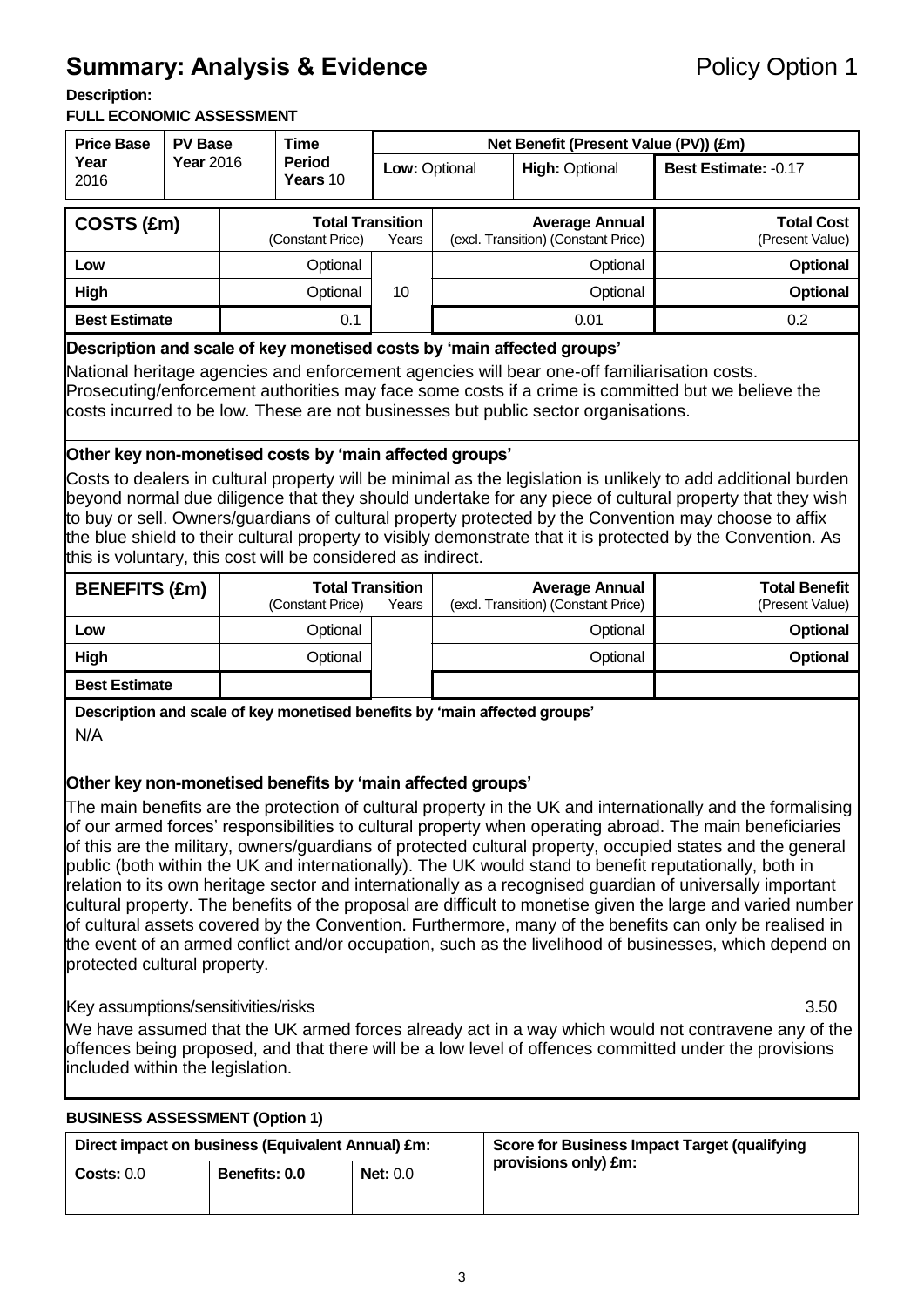### **PROBLEM UNDER CONSIDERATION**

The UK has a long-standing commitment to ratification, but is the only permanent member of the UN Security Council not to have yet done so. The Government of the day announced its intention to ratify the 1954 Hague Convention and accede to both its Protocols in 2004, on the 50th anniversary of the Convention. In June 2015, with the support of the Foreign Secretary and the Chancellor, the Secretary of State for Culture, Media and Sport publicly reiterated the Government's pledge to ratify the Convention and its two Protocols at the first opportunity.

The 1954 Hague Convention for the Protection of Cultural Property in the Event of Armed Conflict (the Hague Convention) was signed at The Hague on 14 May 1954. The Convention provides for a system of general and special protection of cultural property in situations of international and non-international armed conflict.

Cultural property for this purpose is defined as movable and immovable property of great importance to the cultural heritage of every people (the full definition is rather lengthy but is set out in Article 1 of the Convention). The Convention is supplemented by two Protocols – the First Protocol was adopted at the same time as the Convention, and the Second Protocol was adopted in 1999.

Given the disproportionate effect that damage to cultural property in armed conflicts can have on local populations and on post-conflict reconciliation and stabilisation processes, as well as the potentially negative impact on the reputation of the party responsible for inflicting such damage, ratification of the treaty would serve to enhance the UK's standing internationally, and provide a stronger basis for wider UK action in preventing cultural destruction overseas.

### **Obligations under the Convention**

Parties to the Convention are required to respect cultural property situated within their own territory as well as within the territory of other Parties, by refraining from using the cultural property, the appliances in use for its protection or its immediate surroundings for purposes which are likely to expose it to destruction or damage in the event of armed conflict, and by refraining from committing any hostile act against the cultural property. Parties are also required to take measures in peacetime to safeguard cultural property situated within their own territory in the event of armed conflict. Some measures which should be taken are identified in the Second Protocol. It is not required to make the failure to take these safeguarding measures a criminal offence.

The Convention also prescribes a distinctive emblem, the blue shield, which may be used to identify cultural property protected by the Convention. Use of the emblem is voluntary and it is the responsibility of the owner to affix the emblem to their property. States Parties are required to prevent the abuse of that emblem.

The Convention also makes provision for the transport of cultural property to receive special protection. This is aimed at the situation where a country wishes to move its national cultural treasures out of harm's way in the event of actual or potential armed conflict. The obligations on States Parties in relation to the transport of protected cultural property include an obligation to grant immunity from "capture, seizure or taking in prize" to both cultural property and the means of transport.

#### **Obligations under the First Protocol**

The First Protocol imposes a number of obligations on States Parties in relation to the protection of cultural property in occupied territories. States Parties must undertake to prevent the export of cultural property from territory occupied by it and to take into its custody cultural property imported into its territory either directly or indirectly from any occupied territory. At the end of the occupation, each Party is obliged to return any cultural property in its territory that was unlawfully exported from the occupied State and refrain from retaining it as war reparations.

#### **Obligations under the Second Protocol**

The Second Protocol introduces, among other things, a new system of enhanced protection which is designed to replace the original, and generally accepted as flawed, system of special protection. It clarifies the definition of certain terms, such as "military objective" and "military necessity" and it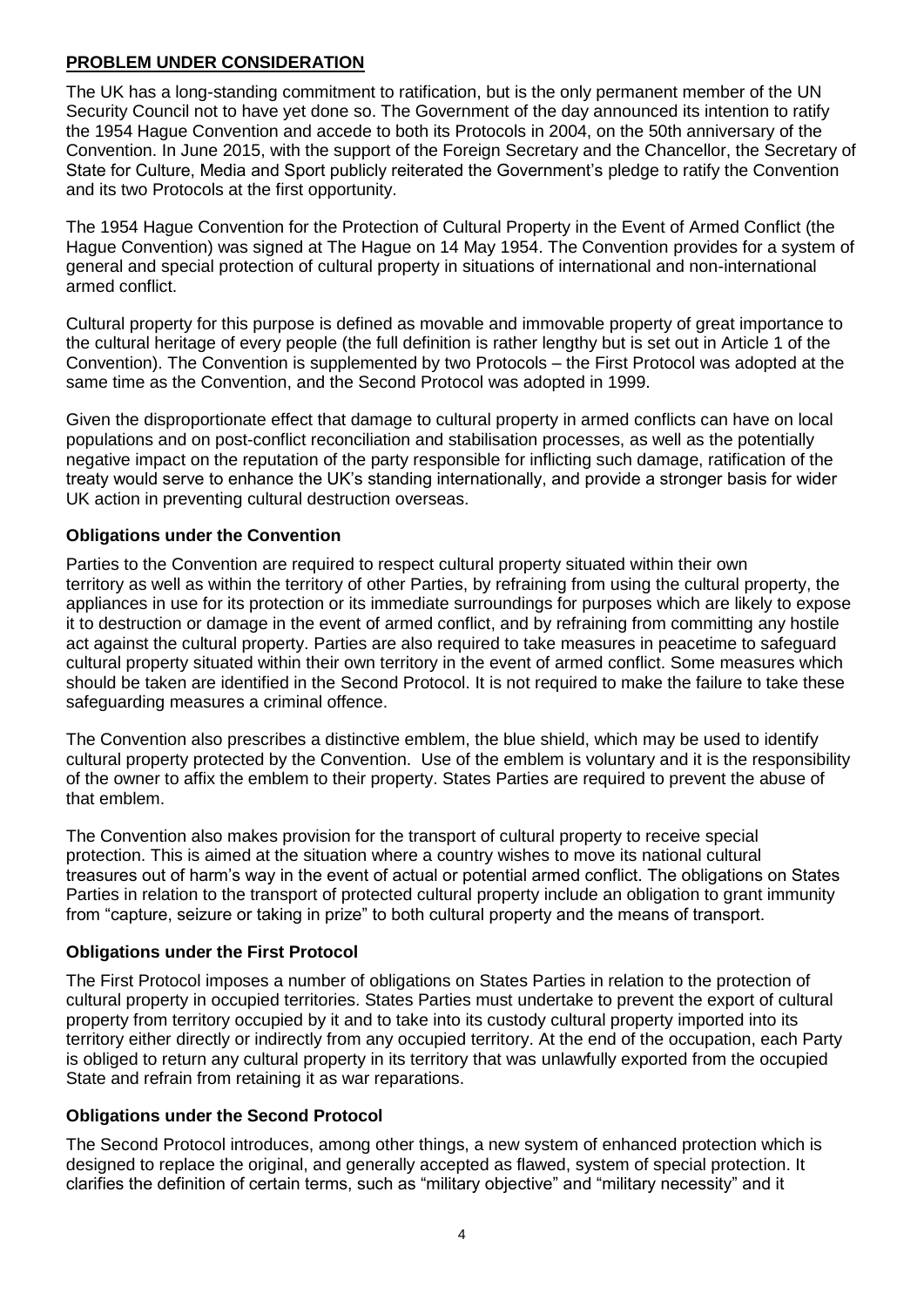introduces five specific acts which need to be criminalised by State Parties. These are set out in Article 15(1) as follows:

(a) Making cultural property under enhanced protection the object of attack;

(b) Using cultural property under enhanced protection or its immediate surroundings in support of military action;

(c) Extensive destruction or appropriation of cultural property protected under the Convention and this Protocol;

(d) Making cultural property protected under the Convention and this Protocol the object of attack;

(e) theft, pillage or misappropriation of, or acts of vandalism directed against cultural property protected under the Convention.

# **RATIONALE FOR INTERVENTION**

The UK decided not to ratify the Convention when it was first drafted because, along with a number of other countries, it considered that certain terms were too imprecise and that it did not provide an effective regime for the protection of cultural property. The adoption of the Second Protocol in 1999, however, removed the concerns previously expressed by the UK over the Convention.

It is felt that ratification of the Convention will have three primary benefits for the UK:

- It will formalise the responsibilities of UK troops when operating in armed conflict overseas with regard to the protection of cultural property;
- It will provide reciprocal protection for UK cultural property in the event that we were attacked by a State party to the Convention; and
- In the current context of unprecedented cultural heritage destruction in the Middle East and North Africa region, especially in Iraq and Syria, it will ensure that the UK can act and be seen to act legitimately according to international law in response to such crises.

A copy of the Convention, Regulations and the two Protocols can be downloaded from the website of the United Nations Educational, Scientific and Cultural Organisation (UNESCO) at: [www.unesco.org.](http://www.unesco.org/)

# **POLICY OBJECTIVE**

The overall policy objective is to ratify the 1954 Hague Convention for the Protection of Cultural Property in the Event of Armed Conflict and accede to its two Protocols (of 1954 and 1999).

To achieve this, the UK must:

- introduce offences designed to protect cultural property in the event of an armed conflict. These include an offence of making such property the object of attack;
- introduce the blue shield as an emblem that signifies cultural property protected under the Convention and its two Protocols. The emblem can be affixed to protected cultural property;
- introduce a legal regime which makes it illegal to deal in cultural property unlawfully exported from occupied territory and allows such property to be seized and returned to a competent authority in the occupied territory after the close of hostilities, where appropriate; and
- introduce immunity from seizure for cultural property in the UK which is being transported for safekeeping during a conflict between two or more other States.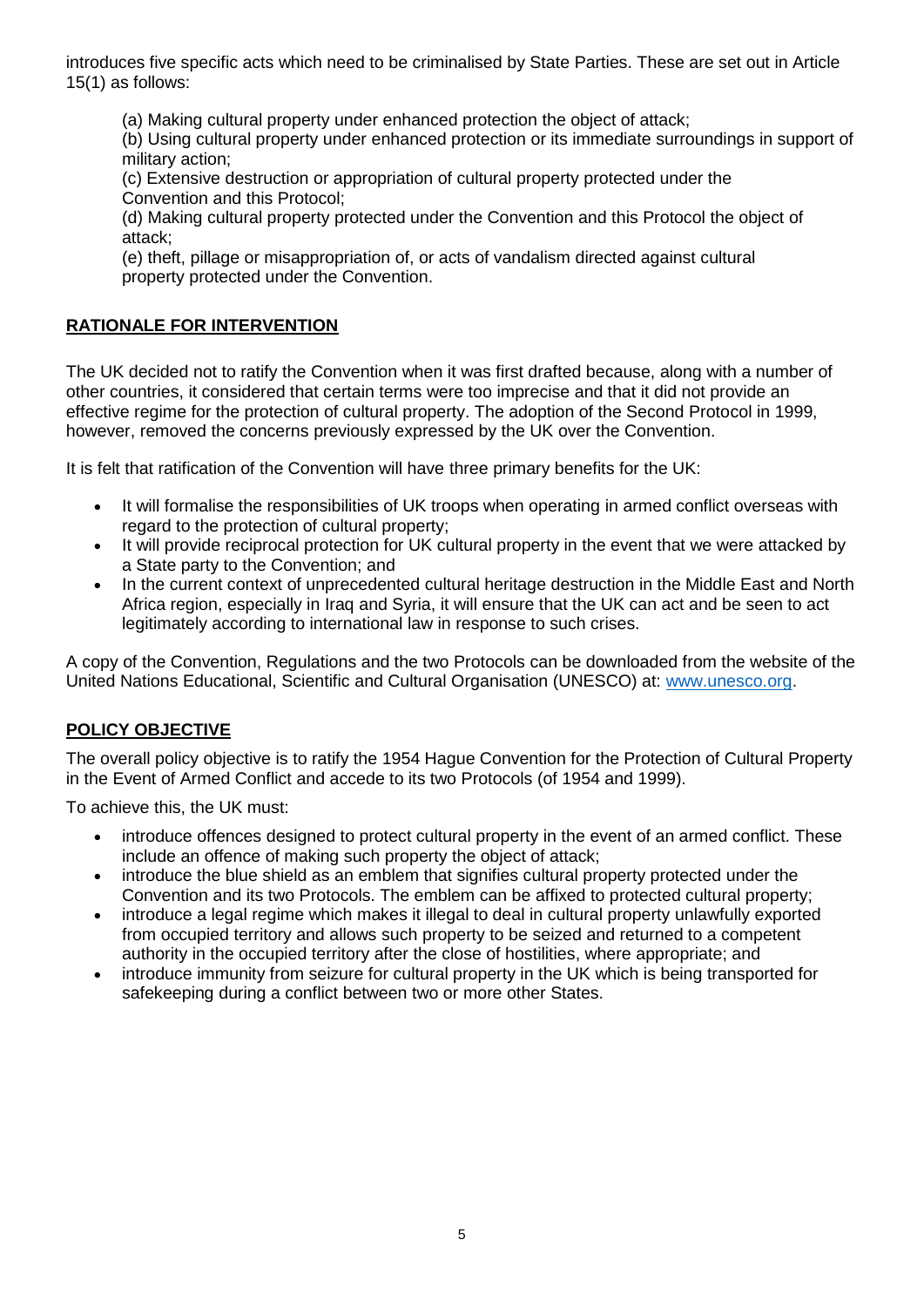### **DESCRIPTION OF OPTIONS UNDER CONSIDERATION**

#### **Option 1: Do nothing**

Existing domestic law is inadequate to meet the obligations of the Convention. Doing nothing means that no formal responsibilities will be put on the armed forces, and systems of cultural protection under the Convention would not be put in place. The UK will continue to be identified as the only major power (UN Security Council P5 member) not to have ratified the Convention.

Existing offences in relation to the Second Protocol offences are judged to be insufficient for the following reasons:

(a) The behaviour which article 15(1)(a) and (d) seeks to criminalise (making cultural property the object of attack) is partially covered by existing offences under section 1(1) of the Geneva Conventions Act 1957 (via Article 85(4)(d) of the First Protocol to the Geneva Conventions) and section 51 of the International Criminal Court Act 2001 (via Article 8(2)(b)(ix) of the Statute of the ICC). However, neither offence is sufficient:

(i) in neither case is the definition of the property protected sufficient to encompass attacks directed at all forms of cultural property, as defined in Article 1 of the Hague Convention;

(ii) the offences are more restricted than the offences under Article 15(1) of the Second Protocol.

(b) There is no equivalent offence for Article 15(1)(b) of the Second Protocol (using cultural property under enhanced protection in support of military action).

(c) A breach of Article 8(2)(b)(xiii) of the ICC Statute is a criminal offence under section 51 of the International Criminal Court Act 2001. This offence, though not specifically directed at cultural property would cover the behaviour criminalised under Article 15(1)(c). However, it does not apply in relation to non-international conflicts; and the jurisdiction we have taken to prosecute this offence is not sufficiently wide to meet our obligations under Article 16 of the Second Protocol.

(d) There are also a number of existing offences in domestic law which could be used to prosecute the behaviour covered by Article 15(1)(e), where the relevant acts take place within the United Kingdom, or were committed by someone subject to naval discipline or to military or air force law. Article 15(1)(e) is one of the offences for which a more limited jurisdiction is required – we would only have to establish jurisdiction over this offence where the offence is committed within the territory of the United Kingdom, or by a United Kingdom national. However, our jurisdiction to prosecute United Kingdom nationals for the existing domestic offences committed outside the United Kingdom only applies where they are subject to military discipline, or in the service of the Crown and acting (or purporting to act) in the course of their employment. This is not sufficient even to satisfy the more restricted jurisdictional requirements for this offence. For example, it would not enable the United Kingdom to prosecute a United Kingdom national for anything done as a member of a private company offering security services in another country in the context of an armed conflict.

# **Option 2: Introduce primary legislation**

The Cultural Property (Armed Conflicts) Bill introduces a number of measures designed to allow the UK to fulfil its obligations under the Convention and its two Protocols. The Bill includes the following:

- It introduces offences (originally laid out in the Second Protocol) which are designed to protect cultural property (the Bill utilises the definition of cultural property included in the Convention) in the event of an armed conflict. These include making such property the object of attack, or its immediate surroundings, an offence.
- It introduces the blue shield, as an emblem that signifies cultural property protected under the Convention and its two Protocols. The emblem can (its use is voluntary) be affixed to protected cultural property. In addition to the emblem, DCMS will be utilising other means of signifying protected cultural property (for which no further legislation is anticipated).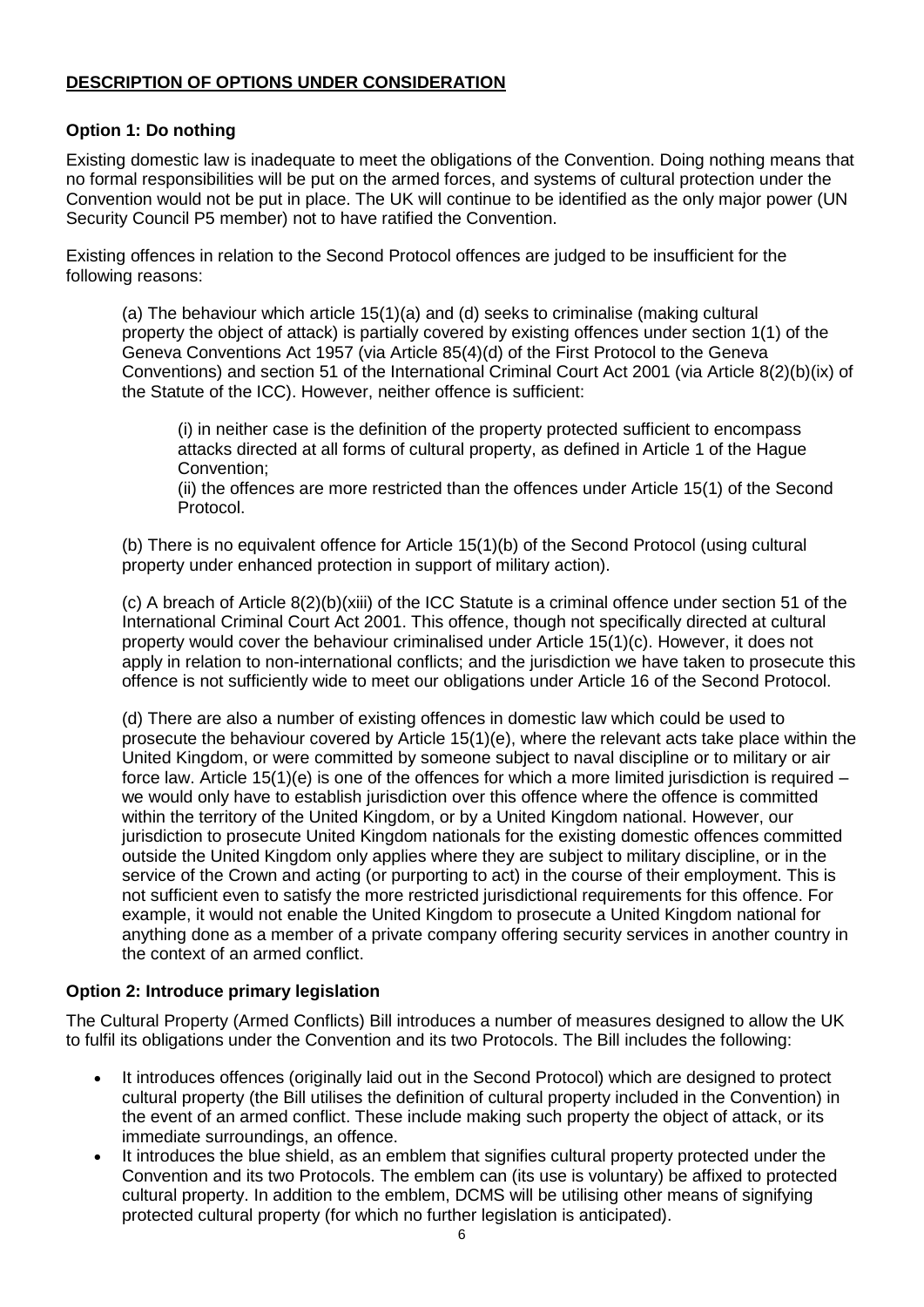- It introduces a legal regime which makes it illegal to deal in cultural property unlawfully exported from occupied territory and allows such property to be seized and returned to a competent authority in the occupied territory after the close of hostilities, where appropriate.
- It introduces immunity from seizure for cultural property in the UK which is being transported for safekeeping during a conflict between two or more other States.

# **MONETISED AND NON-MONETISED COSTS AND BENEFITS OF EACH OPTION**

#### **Option 1: Do nothing**

There will be a net zero cost as this is a continuation of the current approach.

#### **Option 2: Introduce primary legislation**

# **COSTS**

There will be one-off familiarisation costs associated with the legislation (outlined on pages 9-11).

There may be annual costs associated with the measures proposed - and these costs have not been monetised as they are likely to be minimal. The groups who will be affected are:

- Dealers in cultural property
- The owners/guardians of protected cultural property

### **Dealers in cultural property**

The legislation will create a new offence for a person to deal in cultural property knowing or having reason to suspect that it has been unlawfully exported from occupied territory. It will also provide that cultural property that has been unlawfully exported from occupied territory is liable to forfeiture whether or not an offence has been committed (even when a subsequent purchase has been made in good faith – provision is made for the court to make forfeiture conditional on payment of compensation). This will have implications for both those who buy and sell cultural property such as art dealers, auction houses and others who purchase cultural property such as museums and galleries and private collectors. They will need to satisfy themselves through due diligence checks that objects presented for sale have not been unlawfully exported from an occupied territory.

We do not, however, believe that these checks will impose any significant new costs on dealers in cultural property. Dealers will not be required to do anything more than is required under, for example, the Code of Practice for the Control of International Trading in Works of Art (compliance with which is a condition of membership of the British Antique Dealers Association and which is subscribed to by other organisations representing art and antique dealers in this country). Under that code of practice, dealers undertake not to import, export or transfer the ownership of such objects where they have reasonable cause to believe, inter alia:

"(b) That an imported object has been acquired in or exported from its country of export in violation of that country's laws; and

(c) That an imported object was acquired dishonestly or illegally from an official excavation site or monument or originated from an illegal, clandestine or otherwise unofficial site."

The Code of Conduct of the Antiquities Dealers Association is also relevant and contains the following provisions that members agree to follow:

1. "I undertake to the best of my ability to make my purchases in good faith. To this end I will establish the identity of the vendor and obtain a warranty that they have good title to the objects and where applicable have confirmation from the vendor that the item has been exported or imported in conformity with local laws. It is recommended that wherever possible members should arrange payment by a method that leaves an audit trail."

2. "I undertake not to purchase or sell objects until I have established, to the best of my ability, that such objects were not stolen from excavations, architectural monuments, public institutions or private property."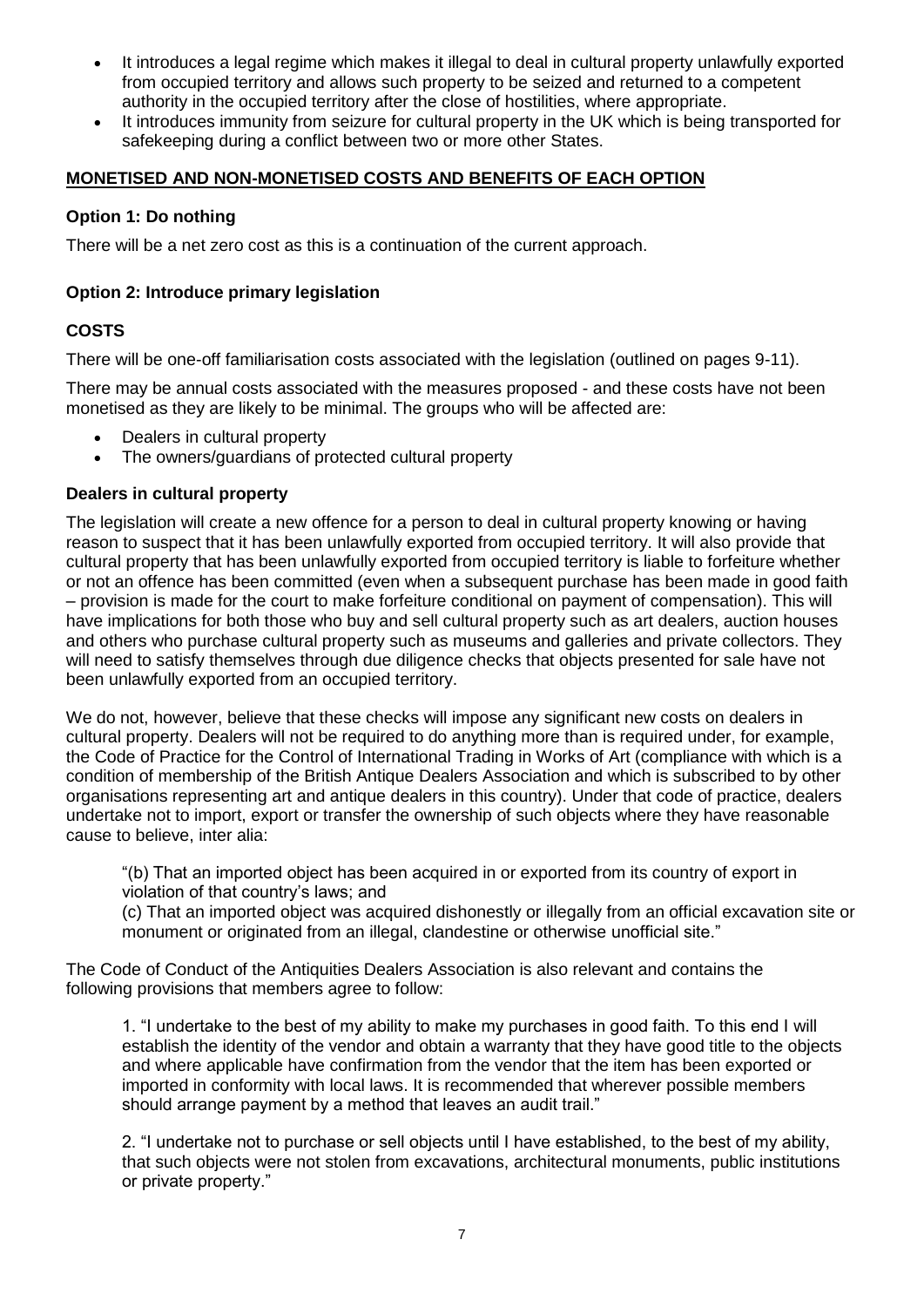The risk of prosecution for "acquiring" an illicitly traded item of cultural property should not have a large impact on the market. The Government remains unconvinced by the argument that due diligence checks cannot be effectively carried out unless an object has been acquired. The Code for Crown Prosecutors requires the prosecutor to consider whether prosecution would be in the public interest. Generally, it is unlikely to be in the public interest to discourage a person from reporting the matter where that person has acquired an object in good faith and subsequently discovers it has been or has reason to suspect it may have been unlawfully exported.

The checks necessary to comply with these undertakings would reveal whether or not objects have been unlawfully exported from occupied territory. Accordingly, we do not assess that the Bill will in practice require dealers to incur any additional costs than those to which they are already subject.

# **Owners/guardians of protected cultural property**

Owners/guardians of cultural property protected by the Convention may choose to affix the blue shield to their cultural property to visibly demonstrate that it is protected by the Convention. The blue shield may be affixed during peacetime or only in times of armed conflict. The affixing of such an emblem is, however, an entirely voluntary matter. Neither the Bill nor the Convention require it. Cultural property will not lose its protection through the Convention because no emblem is affixed. Furthermore, the affixing of the emblem is not the only means by which opposing commanders will be able to identify protected property. It is the Government's intention to provide a password-protected list to UNESCO, containing the GPS co-ordinates of all cultural property that the Government considers to be protected by the Convention. In the event of armed conflict the password will be supplied to any opposing State Party and so there can be no doubt about the cultural property in the UK that is protected under the Convention. Thus, any costs incurred by private owners in affixing the emblem will be borne on a voluntary basis, and are therefore considered as indirect.

### **National heritage agencies and enforcement agencies**

National heritage agencies and enforcement agencies will bear one-off familiarisation costs associated with the legislation. We engaged with these agencies to understand how much these costs will be and this is summarised below. We also found that the National Crime Agency and Border Force will not face any significant costs and any costs will be absorbed into daily business.

| <b>Agency</b>                                                                           | <b>Number of personnel</b><br>to be trained                                                                                            | <b>Hourly wage</b><br>(E/hr) | <b>Training hours</b><br>per person | <b>Total</b><br>cost(E) |
|-----------------------------------------------------------------------------------------|----------------------------------------------------------------------------------------------------------------------------------------|------------------------------|-------------------------------------|-------------------------|
| Metropolitan Police Arts &<br><b>Antiquities Unit</b>                                   | 4                                                                                                                                      | 18                           | 0.5                                 | 36                      |
| <b>National Police (Heritage</b><br>Specialist Officers to be<br>trained at conference) | 100                                                                                                                                    | 18                           | 0.5                                 | 900                     |
| <b>Crown Prosecution Service</b><br>(CPS)                                               | Face-face training for the UK's 16-18 Wildlife and Heritage<br>Officers and production of an e-learning course for all<br>prosecutors. |                              |                                     |                         |
| Historic England                                                                        | see details below                                                                                                                      | see details<br>below         | see details below                   | 26,600                  |
| <b>Historic Environment Scotland</b>                                                    |                                                                                                                                        |                              |                                     | 15,450                  |
| Cadw                                                                                    |                                                                                                                                        |                              |                                     | 8,666                   |
| Northern Ireland Environment<br>Agency                                                  |                                                                                                                                        |                              |                                     | 8,500                   |
| Total                                                                                   |                                                                                                                                        |                              |                                     | 88,573                  |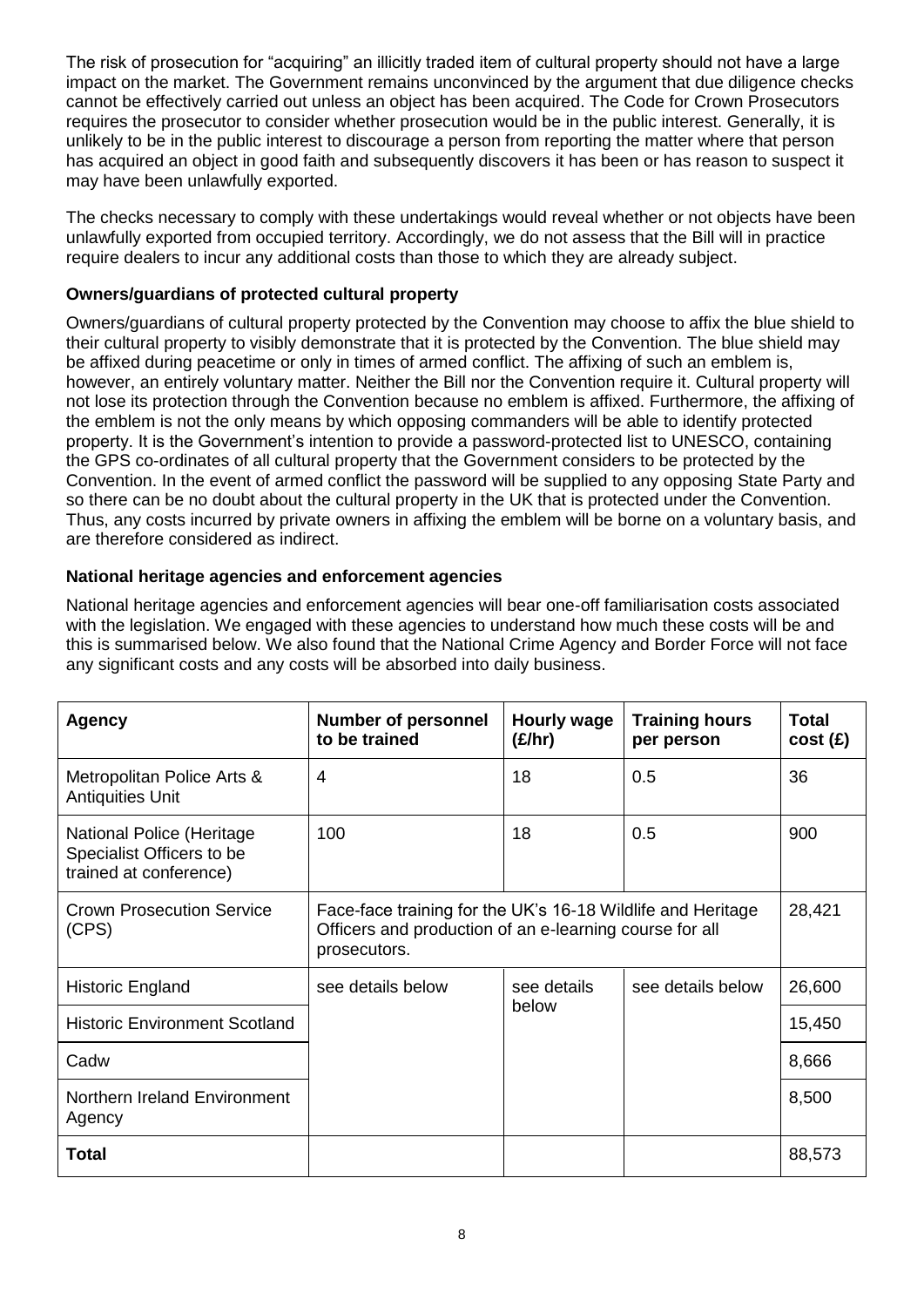### Breakdown of costs for national heritage agencies

# **Historic England**

For England we would anticipate 6-8 training sessions for local authority and other relevant regional actors across the country over 2 years at £2,075 per day (each session would train approximately 30-35 people). This cost includes venue hire etc. Each session would have 2 trainers costing £200-£300 per day which is based on their current training programme costs:

| <b>Item</b>                             | <b>Cost per Unit</b> | Cost per Course (1 day for 35 delegates) |
|-----------------------------------------|----------------------|------------------------------------------|
| Venue Hire (inc catering)               | £35                  | £1225                                    |
| External Trainer (1 per event)          | £300                 | £300                                     |
| External Trainers T&S per event         | £250                 | £250                                     |
| Training Delivery Officer T&S per event | £250                 | £250                                     |
| Reprographics                           | £50                  | £50                                      |
| Total for one session                   |                      | £2075.00                                 |

Total for 8 sessions: £16,600

In addition we would expect to produce printed (leaflets, exhibitions etc.) and online training materials for local authorities, individual property owners and the wider public. Historic England has estimated this cost to be £10,000.

#### **Historic Environment Scotland**

For Scotland we would anticipate 4-6 training sessions for local authority and other relevant regional actors across the country over 2 years at £2,075 per day (the same cost as Historic England – set out above).

Total cost for 6 sessions: 12,450

In addition we would expect to produce additional training materials including printed (leaflets, exhibitions etc.) and online costing £3,000 for local authorities, individual property owners and the wider public.

#### **Cadw**

For Wales Cadw have estimated their costs to be one third of those estimated for England. This assumption is based on a need for a minimum of 2 training sessions in Wales, plus additional translation requirements (for the translation of written materials and the provision of simultaneous translation during the session).

#### **Northern Ireland Environment Agency**

For Northern Ireland we would anticipate 3 training sessions for local authority and other relevant regional actors across the country over 2 years at £2000 per day (each session would train approx. 30- 35 people).

Total for 3 sessions: £6,000

In addition we would expect to produce additional training materials including printed (leaflets, exhibitions etc.) and online costing £2,500 for local authorities, individual property owners and the wider public.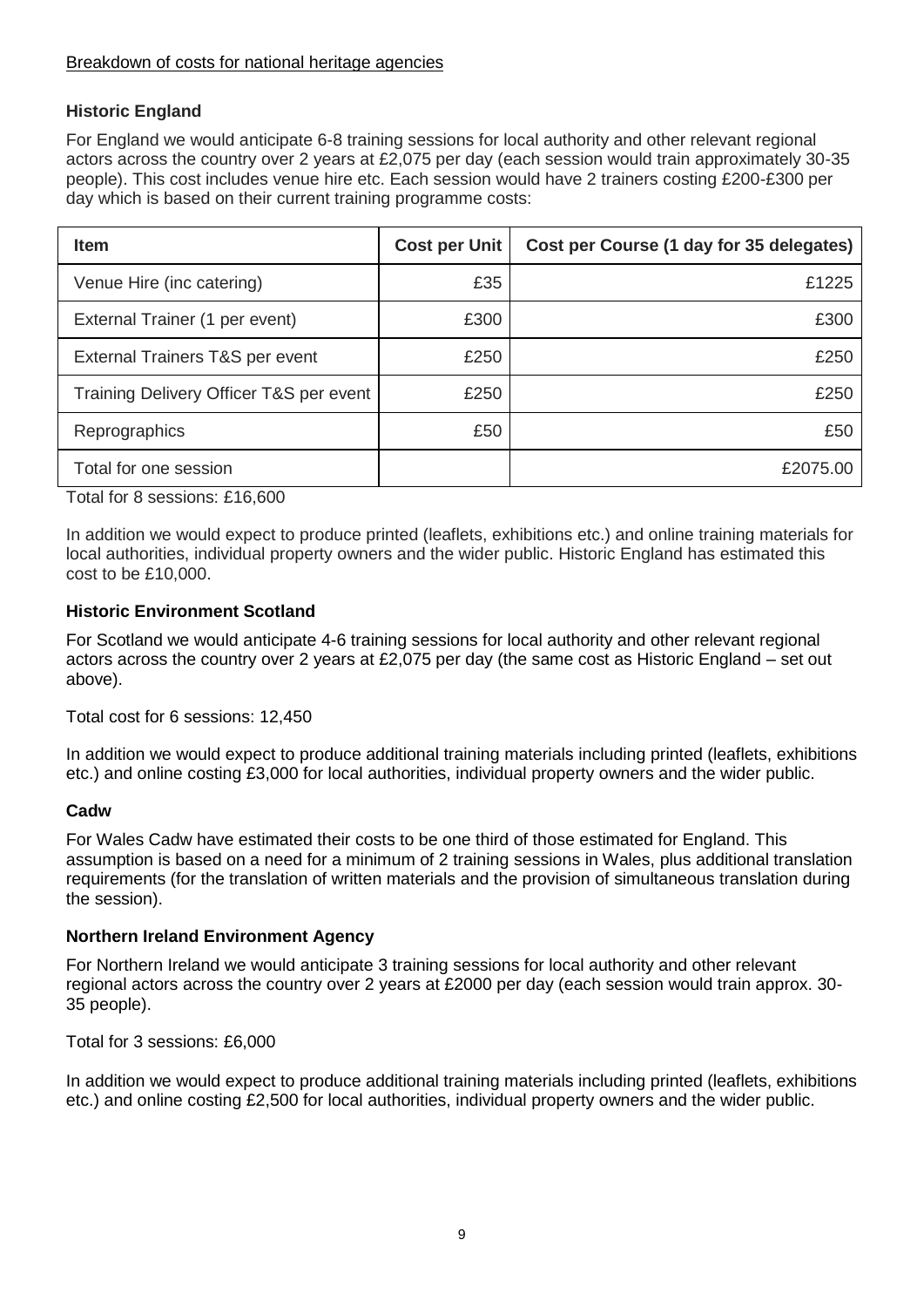# **BENEFITS**

The main benefits of the proposals are protection of cultural property in the UK and internationally and the formalising of our armed forces' responsibilities to cultural property when operating abroad. The main beneficiaries of this are the military, owners/guardians of protected cultural property, occupied States and the general public (both within the UK and internationally). The benefits of the proposal are difficult to monetise given the large and varied number of cultural assets covered by the Convention. Furthermore, many of the benefits can only be realised in the event of an armed conflict and/or occupation, such as the livelihood of businesses that depend on protected cultural property.

#### **Assessment of other impacts**

The other parties who may incur a cost as a result of the legislation are:

- The prosecuting authorities;
- The enforcement authorities; and
- Central Government.

#### **Prosecuting/enforcement authorities**

As explained above, the 1954 Hague Convention and its two Protocols, broadly speaking, imposes three categories of obligation on signatories:

- i. To take measures to protect one's own cultural property when under attack;
- ii. To take measures to protect another State's cultural property when one is attacking or occupying the State; and
- iii. To take measures to stop the illegal removal and sale of cultural artefacts removed from a territory under occupation, and return them to their country of origin.

We believe that the costs incurred under each of these categories are likely to be very low and our reasons for this are as follows:

#### Measures to protect the UK's cultural property when under attack

Europe has seen a protracted period of peace since the conclusion of the Second World War and the creation of the European Union. The Government's assessment of the short and medium term threat of armed invasion of the UK by another country is zero. Thus, the likelihood of there needing to be any prosecutions in respect of this element of the Convention is considered to be practically zero.

#### Measures to protect other countries' cultural property when UK forces are operating overseas

The 1954 Hague Convention is treated by the UK military as being part of customary international law and so British troops have for a number of years been trained in the need to respect cultural property and not subject it to unnecessary attack or damage. The Tri-Service Manual has instructions explicitly covering cultural property and this forms part of the training for all UK troops. Thus, the likelihood of UK troops being prosecuted under this Bill for damaging cultural property is extremely small. It is worth noting in this regard that although there have been instances of damage to cultural property in Iraq by coalition forces, none of these have been carried out by UK troops.

In relation to the most serious offences under Article 15(1) of the Second Protocol, we would be obliged to take jurisdiction over offences committed anywhere if the offender is present in UK territory. However, we are only aware of two prosecuting actions being brought internationally in relation to the destruction of cultural property (this relates to a Serb commander's destruction of cultural property during the war with Bosnia-Herzegovina, and a Cambodian tribunal), and there is no reason to suppose that our adherence to the Convention and its Protocols would lead to demand for such prosecutions in the UK.

#### Measures to stop the illegal removal and sale of cultural property from an occupied territory

The cost of a police investigation may be in the region of £3,000, though this figure increases with the complexity of the investigation (figure provided by the Art and Antiques Unit, Metropolitan Police). Border Force are not able to provide a similar figure for the investigations they would have to undertake as there are too many variables involved to make any calculation reliable. Figures provided by the Crown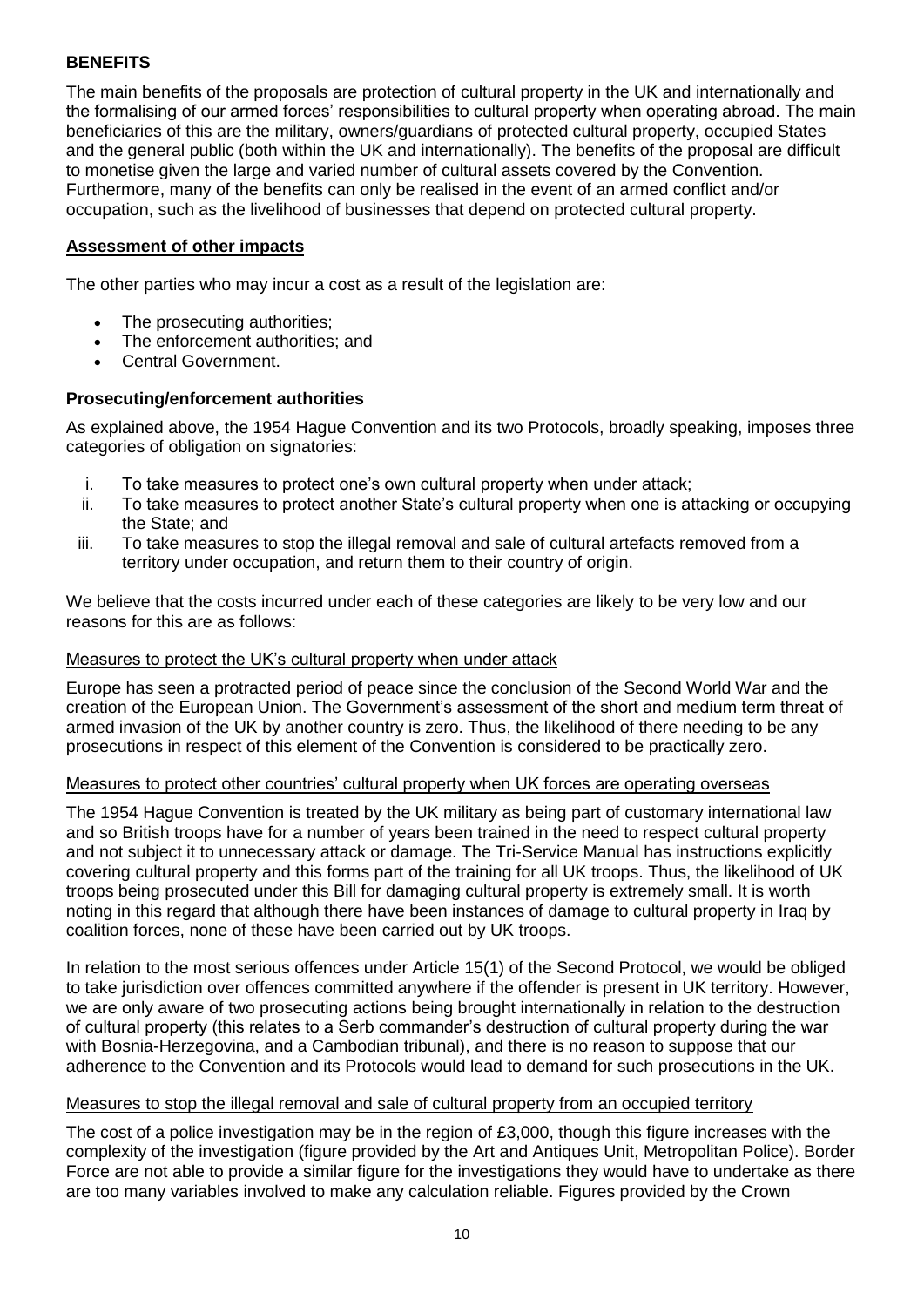Prosecution Service suggest that a trial where the accused pleads not guilty would cost in the region of £3,000, whereas, a guilty plea would reduce that figure to £500.

However, it is worth noting that the Dealing in Cultural Objects (Offences) Act 2003, the Iraq (United Nations Sanctions) Order 2003, and the Export Control (Syria Sanctions) (Amendment) Order 2014 contain similar (but not identical) offences to those proposed in the Bill in relation to the illegal removal and sale of cultural property from occupied territory. There have been no prosecutions to date under either of the sanctions Orders and only one prosecution under the Act. In addition, the number of countries that currently meet the agreed definition of occupied territory is very small. Other territories may have been occupied in the past, but we do not believe that the number of such territories is significant. Thus, while there is a possibility that there might be prosecutions under the new offence of dealing in cultural property unlawfully exported from occupied territory we believe that the chances of this happening are extremely small (and therefore it is unlikely that the costs outlined above will be incurred). The First Protocol has been ratified by 104 countries and has been in existence for over 50 years. During that period we are only aware of one occasion in which the authorities of an occupied territory have sought to use the Protocol to obtain the return of cultural property unlawfully exported from their territory. In addition, while there have been two international prosecutions under the Convention in Cambodia and the former Yugoslavia, the latter's costs were borne multilaterally.

Any costs relating to the return of cultural property to its country of origin would be incurred by central Government and are covered below.

### **Central Government**

Central Government may incur additional costs directly associated with the proposed legislation from the possible need to store cultural property that has been removed from an occupied territory until such time as it can be returned to a competent authority, the return of such cultural property to its country of origin, and potential costs for forfeiture proceedings. For the reasons explained above, however, we anticipate that the number of such cases arising will be minimal.

The Government may also incur costs if it is obliged to pay compensation to the holders in good faith of cultural property that has been unlawfully exported from occupied territory and must be returned to the authorities of that territory. However, this only applies where:

- 1. the UK is the occupying power in relation to that territory, and therefore would be in a position and under an obligation to prevent the export of cultural property. The UK is not currently an occupying power, and there is a very low risk of this becoming the case;
- 2. the cultural property has been exported from a territory occupied by another state, whereby:
	- i) if the occupying state is a "State Party" to the Convention, they are liable to indemnify the holder of the cultural property which acquired it in good faith (the Government might need to pay a bridging compensation and pursue recouping those costs from the liable State Party); but
	- ii) if the occupying state is not party to the Convention the Government may accrue an expenditure in compensating the holder.

It should be noted that in cases of occupation by a non-state actor, the Government would not have any obligations of seizure or initiating forfeiture proceedings under the Convention and the proposed legislation, and hence the issue of paying compensation would not arise.

The Government will incur some additional costs associated with implementation of the 1954 Hague Convention and its two Protocols in the UK. For example, the costs associated with producing and then periodically updating the list of cultural property that the Government considers to be protected by the Convention.

The armed forces are already compliant with the Convention, which informs existing training on cultural property protection, including respect for cultural property, precautions in attack, and recognition of the blue shield emblem signifying protected cultural property. Any need to adapt training following ratification will be done so without any significant cost implications.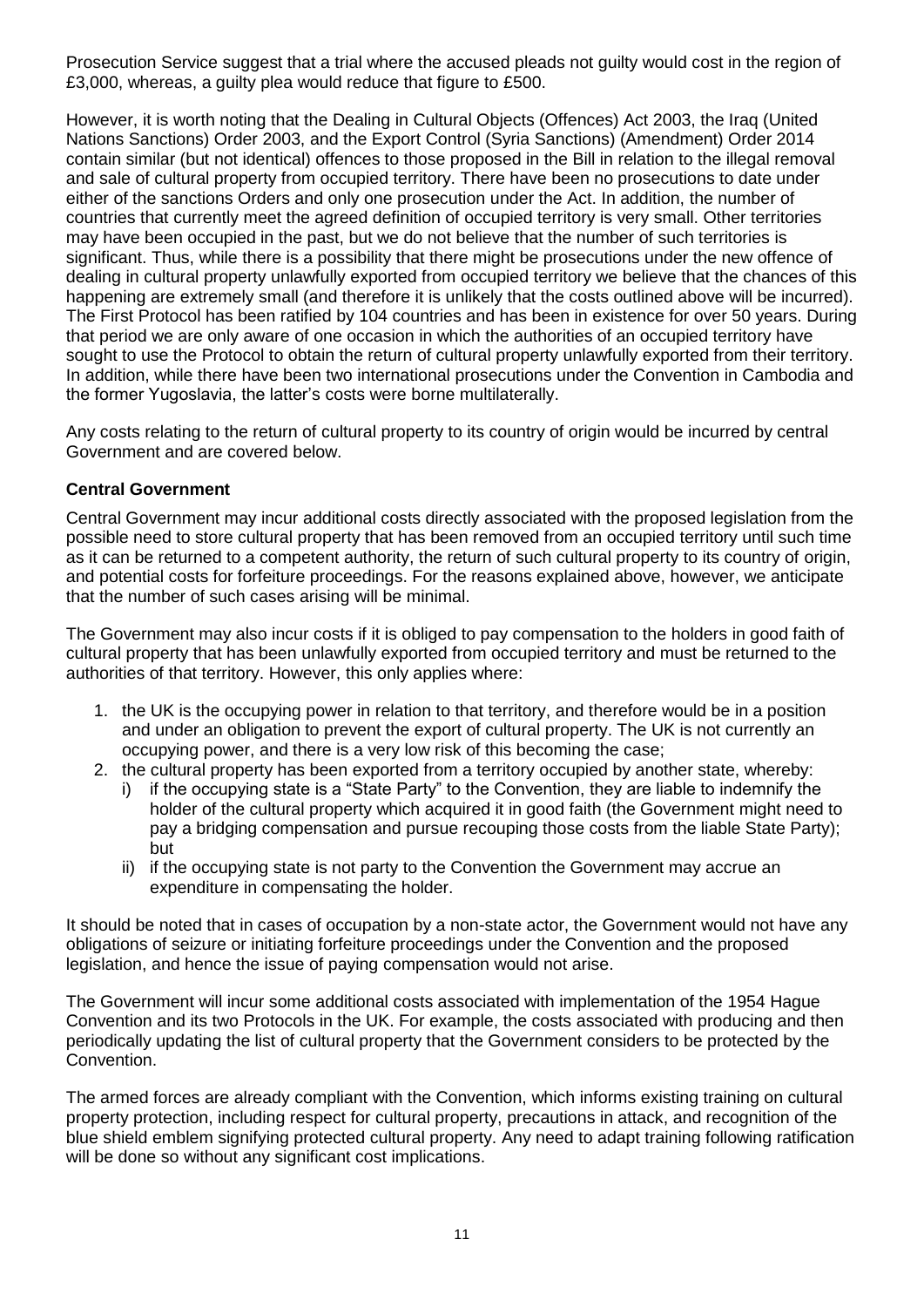There will also be some costs to the justice system and the National Offender Management System (NOMS) arising from the following offences created by the proposed Bill which are outlined in the table below:

Part 2 of the Bill creates an offence of serious breach of the Second Protocol (as set out in Article 15 of the Protocol). Article 15 applies to the intentional use, destruction, or looting of cultural property in war situations. Part 2 also creates ancillary offences.

Part 3 creates an offence of misuse of the Convention's cultural emblem (which is intended to be used to protect cultural property).

Part 4 creates an offence of dealing with cultural property unlawfully exported from an occupied territory.

|                                           | <b>Estimated</b><br>volumes    | Type (e.g. prison place, tribunal<br>hearing, fixed penalty, etc.) | <b>Estimated costs</b><br>per case $(E)$ |
|-------------------------------------------|--------------------------------|--------------------------------------------------------------------|------------------------------------------|
| <b>Criminal Offences</b><br>and Sanctions | 1 per 30 years                 | Prison place (Part 2 offence)                                      | 225,000                                  |
|                                           | 1 per 30 years                 | Summary fines (Parts 3 and 4<br>offences)                          | Nil                                      |
|                                           | Nil/negligible per<br>30 years | Prison Place (Part 4 offence)                                      | Nil                                      |
| HM Courts & Tribunals<br>Services         | 1 per 30 years                 | Court hearing (Part 2 offence)                                     | 71,208                                   |
|                                           | 1 per 30 years                 | Court hearing (Part 3 offence)                                     | 3,080                                    |
|                                           | Nil/negligible per<br>30 years | Court hearing (Part 4 offence)                                     | Nil                                      |
| Legal Aid                                 | 1 per 30 years                 | Court hearing (Part 2 offence)                                     | 3,900                                    |
|                                           | 1 per 30 years                 | Court hearing (Part 3 offence)                                     | 900                                      |
|                                           | Nil/negligible per<br>30 years | Court hearing (Part 4 offence)                                     | Nil                                      |

Total costs over 30 years is **£304,088.** As there is a 1/30 probability of these costs occurring per year, we will assume that the average costs per year is **£10,136.**

# **RISKS AND ASSUMPTIONS**

The cost and benefit models outlined above are based on the following assumptions:

- That UK armed forces already act in a way which would not contravene any of the offences being proposed. This assumption is based on the recent operations of the UK armed forces and the inclusion of a section in the Tri-Service Manual which outlines their general responsibilities regarding cultural property;
- That there will be a low level of offences committed under the provisions included within the Bill. This refers not only to offences committed by UK armed forces personnel (for reasons outlined above), but also those offences that relate to dealing in cultural property unlawfully exported from occupied territory and the misuse of the emblem. These assumptions are based on the low number of countries which are currently considered occupied, and the low level of offences committed regarding the misuse of other international humanitarian emblems (e.g. the Red Cross);
- That it will be unlikely that the UK will be in a position of having to pay compensation to a good faith purchaser of an item of cultural property if that property needs to be returned to its country of origin (having been illegally removed). This is because the system being put in place means that the only scenarios where such compensation would be payable as permanent expenditure would